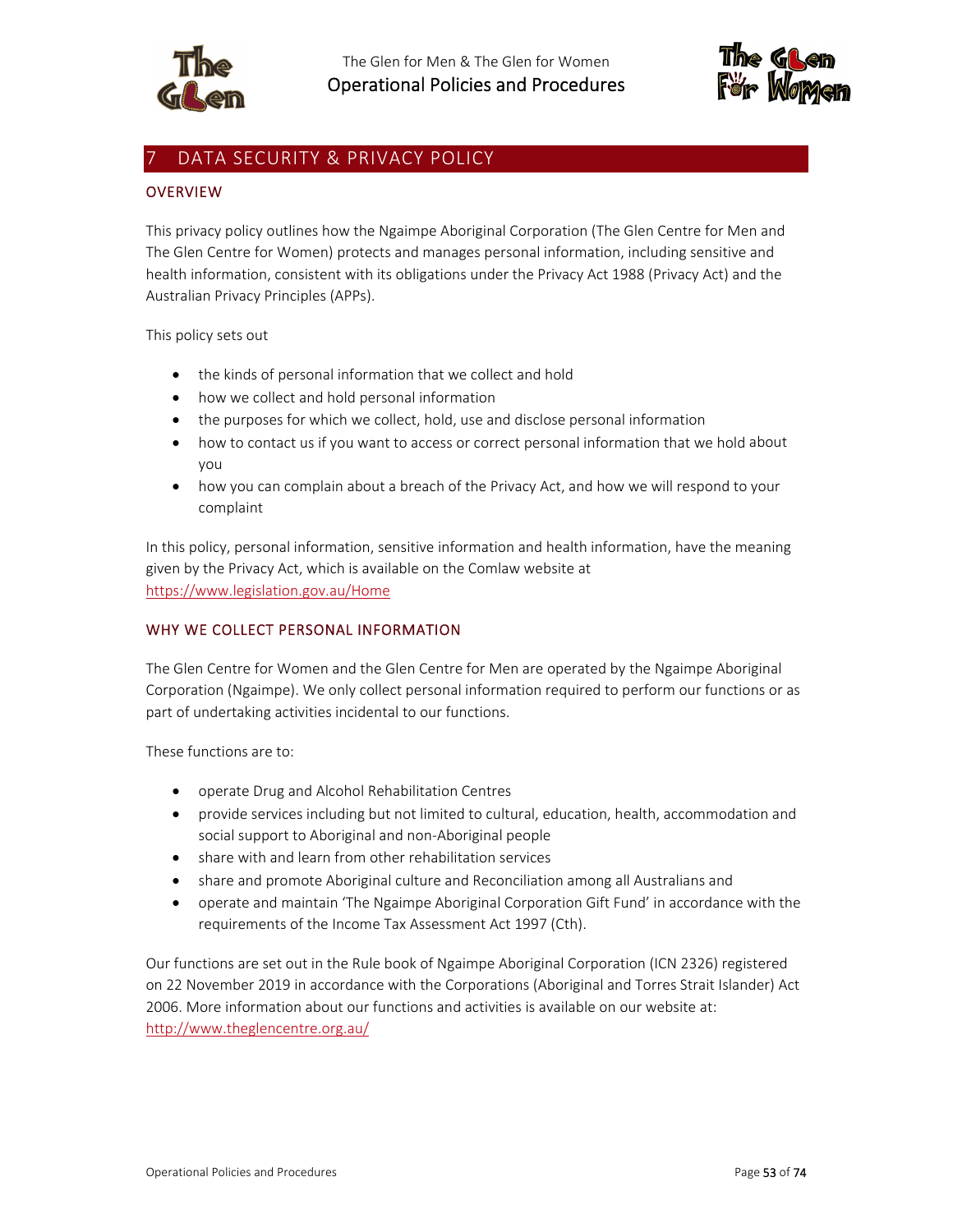

The Glen for Men & The Glen for Women Operational Policies and Procedures



# PURPOSES OF COLLECTION

When you deal with us for a particular purpose, you will usually be given a notice that sets out what we will do with your personal information.

We collect your personal information, including sensitive information and health information, for the following purposes:

- to assess, administer and process your application for enrolment in the rehabilitation or other programs offered by the Glen Centre
- to provide rehabilitation, health and related program services to you
- to answer queries, and provide information or advice about our programs
- to update our records and keep your contact details up‐to‐date
- to process and respond to any complaint that you make
- to provide information to our contractors or service providers to enable them to provide you with healthcare or program services, including for research and related purposes
- program administration and management, including conducting planning, program development and research
- compiling statistics and evaluation of the provision of healthcare and rehabilitation program services
- fundraising and marketing (including social media)
- funding applications, acquittal and reporting
- performing employment, work health and safety and personnel functions
- to comply with any Australian law, orders of courts or tribunals, any rule, regulation, lawful and binding determination, decision or direction of a regulator, or in co-operation with any governmental authority.

#### HOW WE COLLECT PERSONAL INFORMATION

In general, we collect your personal information directly from you when you deal with us by telephone, letter, email, face‐to‐face or through our website. We only collect personal information where it is reasonably necessary for, or directly related to, our functions or activities.

For further details about the information collected by Ngaimpe (The Glen Centre) when you use our website, see our website privacy statement: https://www.theglencentre.org.au/privacy/

Sometimes, we also collect personal information from third parties or publically available records. However, we will only do so if you expressly or impliedly consent, unless it is unreasonable or impracticable to collect your personal information from you or where we are required or authorised to do so by or under an Australian law or court or tribunal order.

For example, we collect personal information regarding your entitlements to benefits from Services Australia when we deal with them on your behalf about payment of your accommodation costs and to assist you with employment and housing for after you leave the program.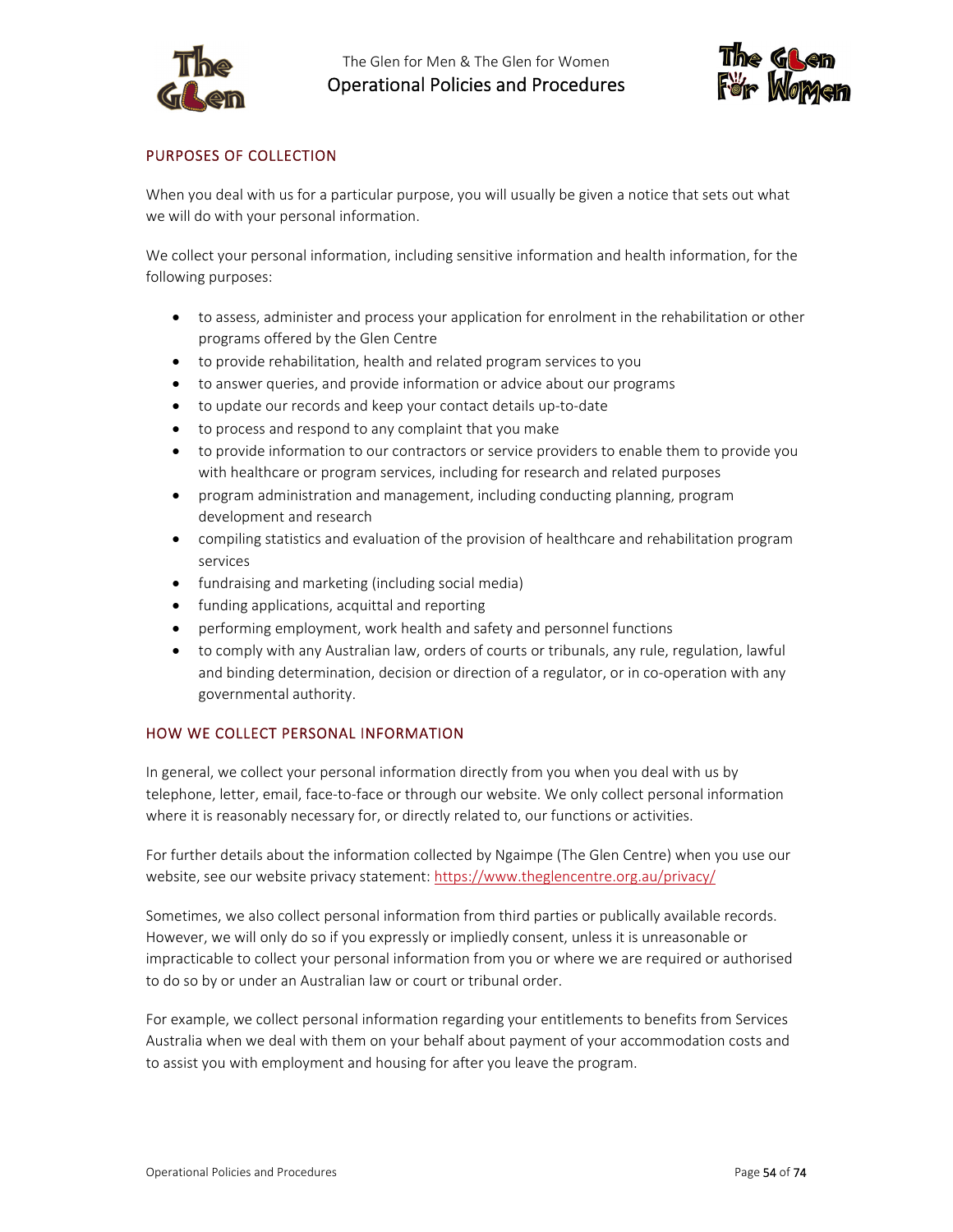



We may collect sensitive personal information or health information with your express or implied consent when it is necessary for or directly related to the performance of our functions or activities.

The Privacy Act also allows the collection of sensitive information in certain other exceptional circumstances, including where collection of the information is reasonably necessary to lessen or prevent a serious threat to life, health or safety.

# COLLECTION OF UNSOLICITED PERSONAL INFORMATION

Sometimes personal information is not sought by us but provided to us by a third party. This information is referred to as 'unsolicited personal information'.

Where we receive unsolicited personal information, we will determine whether the information is directly related to one or more of our functions or activities.

- If this cannot be determined, we may, as soon as practicable and in accordance with the Privacy Act, destroy or de‐identify the information
- If this can be determined, we will notify you of the purpose of collection and our intended uses and disclosures according to the APPs, unless it is impracticable or unreasonable for us to do so.

#### HOW WE STORE PERSONAL INFORMATION

We store your personal information using our physical filing system and our computer servers.

Your privacy is important to us. We use a range of physical and electronic security measures to protect your personal information from misuse and loss and from unauthorised access, modification or disclosure. For example, we restrict physical access to our offices, employ security containers, firewalls, secure databases, secure online payment systems, computer user identifiers and passwords.

Access to records by staff and contractors is also restricted on a 'need to know' basis.

### THE KINDS OF INFORMATION WE COLLECT AND HOLD

The kinds of personal information we collect and hold will depend on the function or activity being undertaken. Examples of personal information we collect and hold include:

- your name, address and contact or identity details (date of birth, gender and marital status)
- information about your financial affairs
- information provided in employment applications including academic qualifications, credentials, references and employment histories
- information about your personal and family circumstances including emergency contacts and next of kin
- Government identifiers (Medicare and Concession/Health Care Card numbers) and information about any benefit payments or other entitlements
- photos and videos.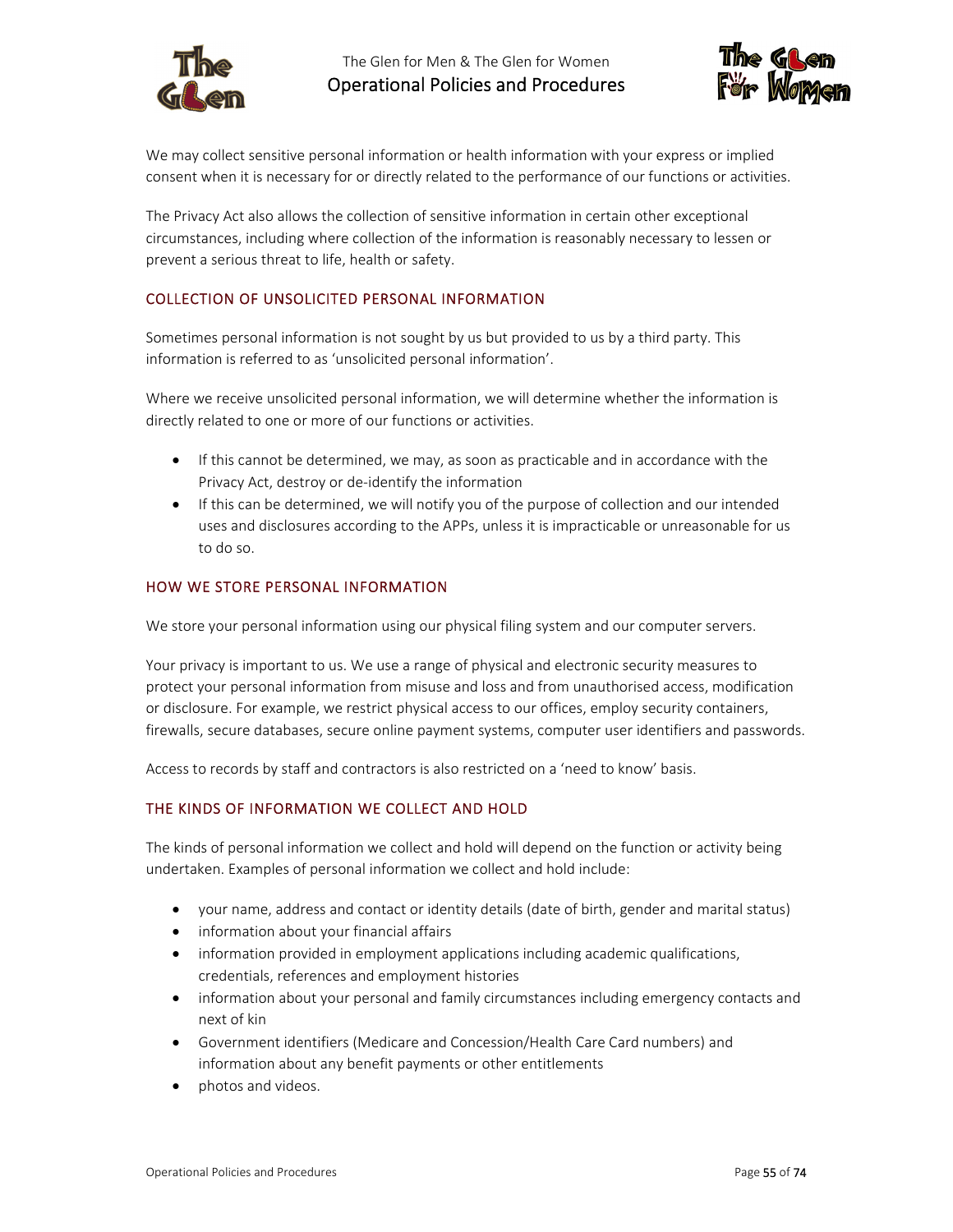

The Glen for Men & The Glen for Women Operational Policies and Procedures



Examples of sensitive information we collect and hold include:

- information about your indigenous status, criminal records, religion, sexual preference, political opinions or membership of organisations and family or carer responsibilities
- health information about physical or mental disabilities, illicit or prescription drug use, medical conditions, diagnoses or diseases
- personnel and payroll records including health information and records relating to character checks.

### CAN YOU DEAL WITH US ANONYMOUSLY OR PSEUDONYMOUSLY?

Where it is practicable, you may choose to remain anonymous or adopt a pseudonym when dealing with us. For example, when seeking general information about our programs and activities.

However, in most situations it will be necessary for us to collect your name and other personal details, for example, if you apply for entry to our rehabilitation or other treatment programs.

### HOW DO WE USE AND DISCLOSE PERSONAL INFORMATION?

We will use and disclose your personal information for the particular purpose for which it was collected, including to assess your application to enter the program, and to provide rehabilitation, healthcare and other program services to you.

We also routinely disclose your personal information to contractors or health service providers to support your treatment and participation in our programs and to government agencies, for example, Services Australia to make arrangements for the payment of your accommodation costs.

We may collect and use your health and other personal information to ensure the health and safety of other clients, our employees and contractors, including managing potential, suspected or confirmed cases of COVID‐19 or similar medical conditions.

We may also disclose information to corrections services, your lawyers, police or the courts where it is required to:

- confirm your enrolment in the program as part of your bail conditions
- provide progress reports to the courts and to facilitate arrangements for entry to and exit from the program
- take appropriate action in response to suspected illegal activity or misconduct of a serious nature that relates to our functions or activities.

We may also use or disclose your personal information for a purpose related to, or directly related to, the purpose of collection where you would reasonably expect that your information would be used or disclosed for this other purpose.

This includes to prepare funding applications and reports on our programs, fundraising and marketing and to administer and manage payment of your accommodation expenses and assist you to locate housing and employment after you have exited the program.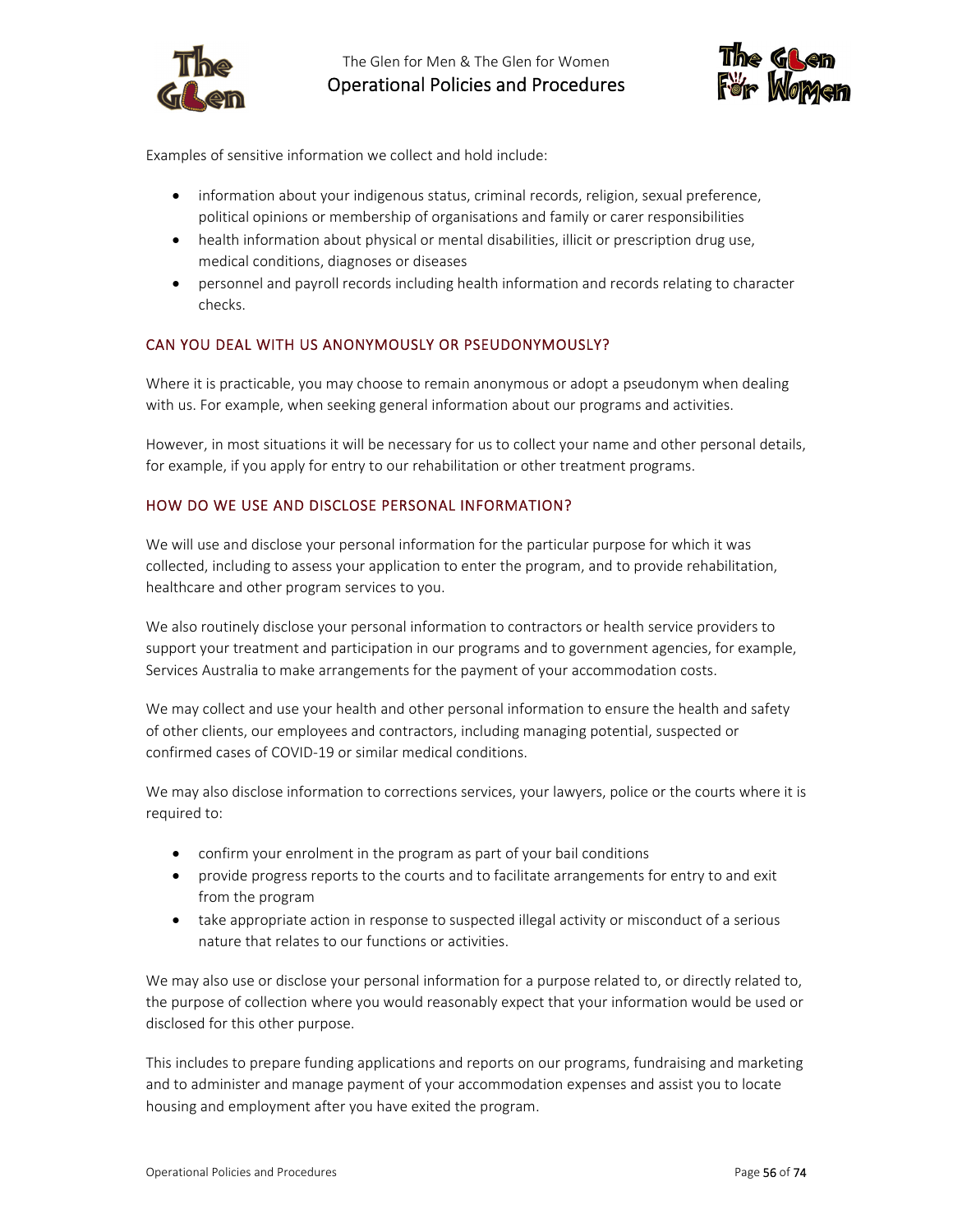



We may use or disclose your personal information for another purpose permitted by the Privacy Act and the APPs provided, including where:

- you expressly or impliedly consent
- we are required or authorised by or under an Australian law
- a permitted general situation exists as defined in the Privacy Act (e.g. where it is necessary to lessen or prevent a serious threat to the life, safety or health of an individual, or to public health and safety)
- we reasonably believe that the use or disclosure is reasonably necessary for enforcement related activities conducted by, or on behalf of, an enforcement body.

# DO WE USE YOUR PERSONAL INFORMATION FOR THE PURPOSES OF EDUCATION, MARKETING OR QUALITY ASSURANCE?

We may, if you consent, use and disclose your personal information to promote the programs and treatment provided at The Glen Centre. For example, we publish client testimonials, photos and videos on our website and on social media sites such as Facebook and Twitter.

#### WILL WE SEND YOUR PERSONAL INFORMATION OVERSEAS?

We do not ordinarily send your personal information overseas. However, in limited circumstances, we may disclose your personal information to another person if they are located outside of Australia.

If we propose to disclose your personal information to an overseas recipient we will take reasonable steps before disclosure to ensure that the overseas recipient will not breach the APPs. Alternatively:

- we will expressly inform you of the potential consequences of providing your consent to the overseas disclosure, and obtain your consent; or
- ensure the recipient of the information is subject to a law, or binding scheme, that has the effect of protecting information in a way that, overall, is at least substantially similar to the way in which the APPs protect the information.

We may also be required to disclose your personal information to an overseas entity by or under an Australian law or court order or if another exception exists under the Privacy Act.

#### EMPLOYEES, STAFF AND CONTRACTORS

We collect and handle information for the purposes of recruiting and engaging staff (including volunteers) and contractors, and to properly manage staff employment, performance, workplace health and safety and our business affairs.

The types of information we collect, use and disclose include:

- employee, volunteer and contractor personal and contact details
- referee and emergency contact details
- job applications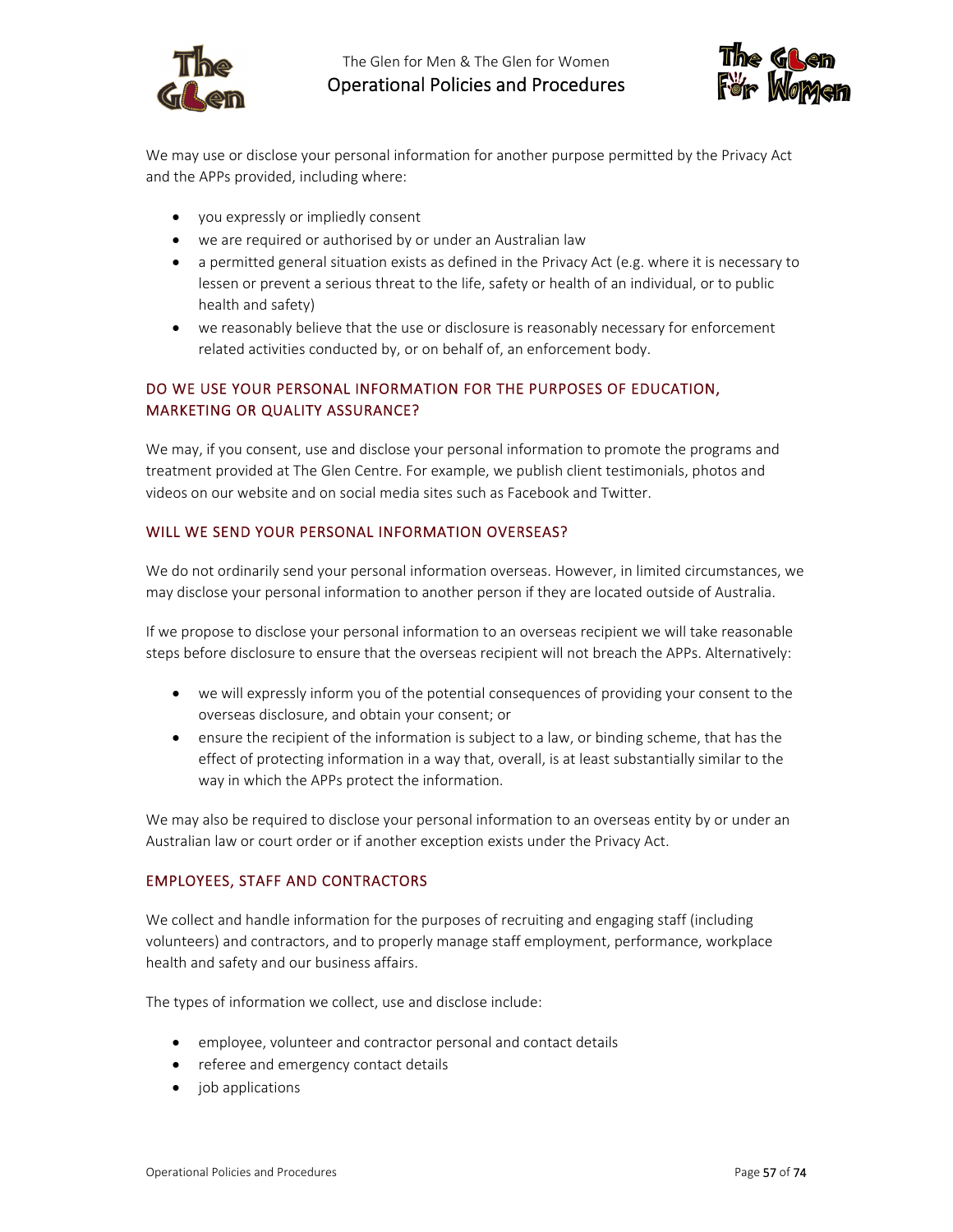

The Glen for Men & The Glen for Women Operational Policies and Procedures



- employment contracts, and other records relating to employment and contractor or volunteer engagement
- salary and leave records
- superannuation, taxation and banking details
- medical certificates and health related information
- information relating to training, conduct and performance.

We will generally collect personal information directly from individual employees, contractors, volunteers and applicants. We may collect information from other persons, such as supervisors, recruitment agents and previous employers.

We will use and disclose staff or contractor personal information to manage your employment, performance and workplace health and safety.

We may collect and use your health and other personal information to ensure the health and safety of you and other Ngaimpe personnel, including managing potential, suspected or confirmed cases of COVID‐19 or similar medical conditions.

We may also need, or be legally required, to disclose your health and other personal information to government entities, or third parties, including health authorities, for health and safety purposes.

### HOW DO YOU ACCESS AND CORRECT YOUR PERSONAL INFORMATION?

You have a right to request access to your personal information and to request its correction.

Upon request or pursuant to the Privacy Act, we will provide you with access to your personal information or take reasonable steps to correct your personal information to ensure that it is accurate, up‐to‐date, complete, relevant and not misleading, subject to any applicable exceptions under the Privacy Act.

If you wish to obtain access or seek correction of your personal information, please contact our Privacy Contact Officer through one of the following means in the first instance:

Jacqui Kelly (intake@theglencentre.org.au)

Your request should specify the information you are seeking or correcting and provide your contact details including an email address or mailing address.

If you are unhappy with the response we provide, you may make a formal application for access or correction of personal information under the Privacy Act.

Before providing access to or correcting your personal information, we may require you to verify your identity. You will not be charged for lodging a request to access or correct your personal information.

We will respond to your request within 30 days of the request being made.

### HOW DO YOU MAKE A COMPLAINT ABOUT OUR PRIVACY PRACTICES?